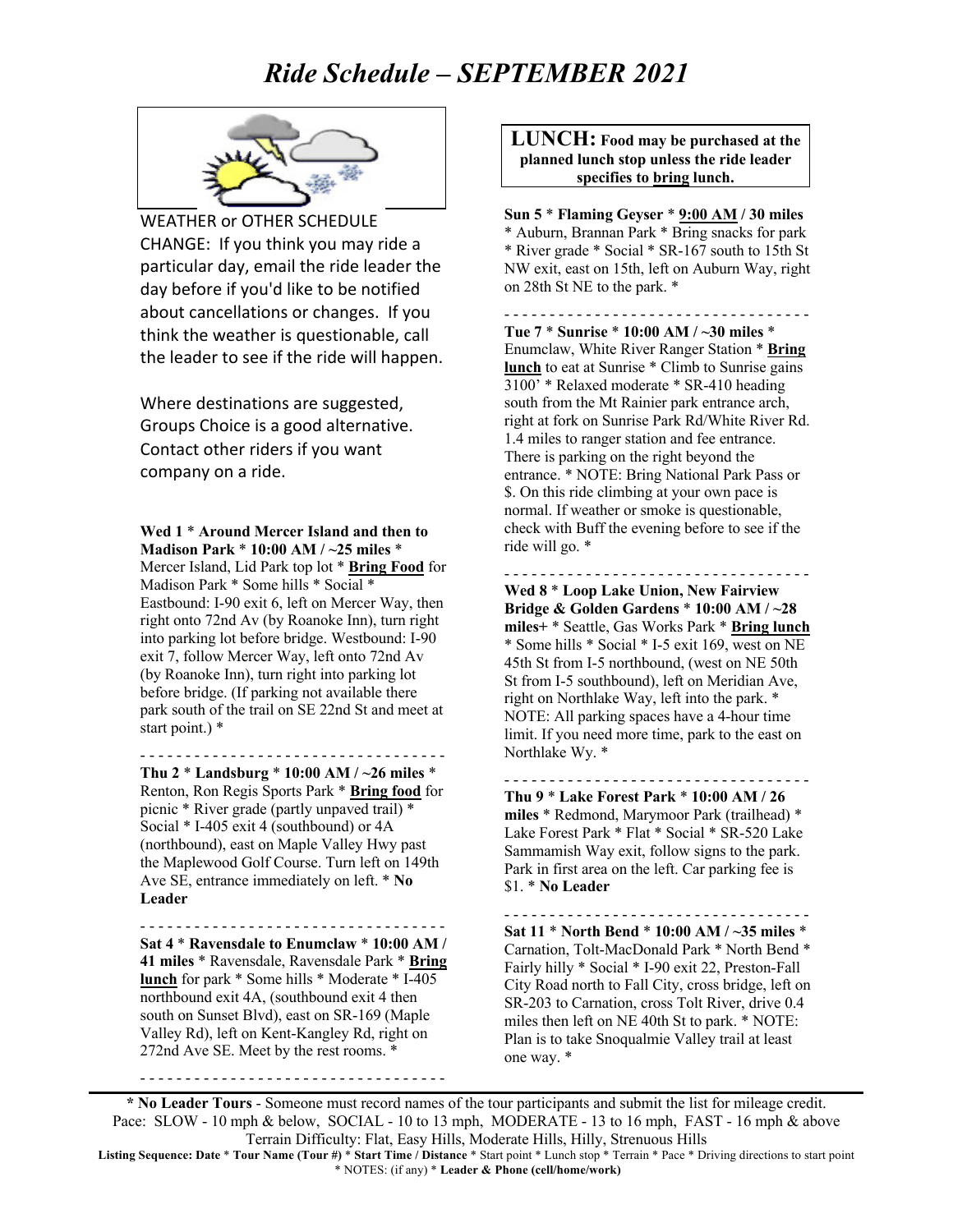### *Ride Schedule – SEPTEMBER 2021*

### - - - - - - - - - - - - - - - - - - - - - - - - - - - - - - - - - -

**Sun 12** \* **Sumner** \* **9:00 AM / ~30 miles** \* Kent, Hogan Park \* Lunch at River's Edge Café, next to cannery \* Flat \* Social \* I-5 exit 149/149A, SR-516 east, left on Meeker St, left on Russell Road, 1 block to the park. \*

- - - - - - - - - - - - - - - - - - - - - - - - - - - - - - - - - -

**Mon 13** \* Hiawatha Trail \* Rider choice / Rider choice \* Several riders showed interest in riding all or part of this trail on this day. Check with others if you want company and report your mileage to Hal afterward for credit.

- - - - - - - - - - - - - - - - - - - - - - - - - - - - - - - - - -

**Tue - Thurs 14-16** \* **Trail of the Coeur D'Alenes** \* **8:30, 8:30, 8:00 AM / 143 miles** \* Motel (Tue & Thur) & Medimont Trail head (Wed) \* **Bring lunch** for Tue, **bring or buy** Wed \* Railroad grade \* Social pace or your pace. \* I-90 to Idaho exit 49, right on Bunker Ave. half mile to motel. \* NOTES: The trail follows the Coeur d 'Alene River and the shore of Coeur d'Alene Lake. 71.4 miles of flat paved trail except as noted.

**Tues**. start at the motel at 8:30 (MP 53.1) and ride to Medimont trailhead (MP 25.8) and back, flat. 54.6 miles or less if you want **Wed**. Drive to Medimont trailhead, allowing about 40 minutes (MP 25.8) start riding  $9:10$  on ride thru Harrison, along the lake, across the bridge and uphill (500ft) to Plummer (MP 0) and back. 51.4 miles or less if you want to just hang around Harrison.

**Thur**. Ride from motel, start at 8:00 (MP 53.1) along the river (and I-90) to Mullan (MP 71.4) and back, upriver grade, a 1000 ft climb. 36.6 miles round trip. Leave for home mid-day. Stay at the Fairbridge Inn & Suites in Kellogg, 1-208-783- 1234. Camping available at an RV park in Osburn and near Latour Creek, near MP 40.0. \*

- - - - - - - - - - - - - - - - - - - - - - - - - - - - - - - - - - **Sat 18** \* **Landsburg** \* **10:00 AM / ~26 miles** \* Renton, Ron Regis Sports Park \* **Bring food** for picnic \* River grade (partly unpaved trail) \* Social \* I-405 exit 4 (southbound) or 4A (northbound), east on Maple Valley Hwy past the Maplewood Golf Course. Turn left on 149th Ave SE, entrance immediately on left. \*

- - - - - - - - - - - - - - - - - - - - - - - - - - - - - - - - - -

**Sun 19** \* **Boeing Plant 2** \* **9:00 AM / 25 miles** \* Kent, Three Friends Fishing Hole \* **Bring food** \* Mostly flat \* Social \* From West Valley Hwy, proceed west on 196th St for 0.5 mi, road swings left becoming Russell Rd, go 0.2 mile, left at traffic light (before bridge), 200 yards to parking. \*

- - - - - - - - - - - - - - - - - - - - - - - - - - - - - - - - - - **Mon 20** \* **Carkeek Park and Golden Gardens** \* **10:00 AM / 20 miles** \* Seattle, Gas Works Park \* Bring lunch or snack for park stop. \* Some hills \* Social \* I-5 exit 169, west on NE 45th St from I-5 northbound, (west on NE 50th St from I-5 southbound), left on Meridian Ave, right on Northlake Way, left into the park. \* NOTE: All parking spaces have a 4-hour time limit. If you need more time, park to the east on Northlake Wy. \*

- - - - - - - - - - - - - - - - - - - - - - - - - - - - - - - - - - **Tue 21** \* **SR-520 Bridge** \* **10:00 AM / 32 miles** \* Renton, Memorial Stadium \* **Bring Food** \* Some hills \* Moderate \* I-405 exit 2, north 1.2 mi on Rainier Ave, right on Airport Way, left on Logan Ave, left into parking lot. \*

- - - - - - - - - - - - - - - - - - - - - - - - - - - - - - - - - -

**Wed 22** \* **Landsburg** \* **10:00 AM / 30 miles** \* Renton, Cedar River Park \* Bring lunch to eat by river \* River grade \* Social \* I-405 northbound exit 4A (southbound exit 4 then south on Sunset Blvd), east on SR-169 for 0.2 mi, right into park, proceed into parking area near Carco Theater & Community Center. \* NOTE: Maybe the salmon are running. \* **No Leader**

- - - - - - - - - - - - - - - - - - - - - - - - - - - - - - - - - -

**Thu 23** \* **Hollywood Tavern** \* **10:00 AM / 36 miles** \* Issaquah, City Hall \* Tavern, if open, otherwise nearby \* Few hills \* Social \* I-90 exit 17, south on Front Street, left on Sunset, first right onto 1st Ave. S. Use public parking near the city hall / police station. If parking is full, park elsewhere and bike to start. \* **No Leader**

- - - - - - - - - - - - - - - - - - - - - - - - - - - - - - - - - - **Sat 25** \* **South Prairie** \* **10:00 AM / 32 miles \***  Puyallup, East Puyallup/Meeker Trailhead \* One of stands or bring \* River grade \* Social \* From southbound SR-167, exit to SR-410 E, 2nd ramp to right for SR-162 (south toward Orting) for 0.5 miles, after crossing Puyallup River and take next right on 80th St E and drive west 0.6 miles to East Puyallup/Meeker Trailhead on left. \*

- - - - - - - - - - - - - - - - - - - - - - - - - - - - - - - - - -

**\* No Leader Tours** - Someone must record names of the tour participants and submit the list for mileage credit. Pace: SLOW - 10 mph & below, SOCIAL - 10 to 13 mph, MODERATE - 13 to 16 mph, FAST - 16 mph & above Terrain Difficulty: Flat, Easy Hills, Moderate Hills, Hilly, Strenuous Hills

**Listing Sequence: Date** \* **Tour Name (Tour #)** \* **Start Time / Distance** \* Start point \* Lunch stop \* Terrain \* Pace \* Driving directions to start point \* NOTES: (if any) \* **Leader & Phone (cell/home/work)**